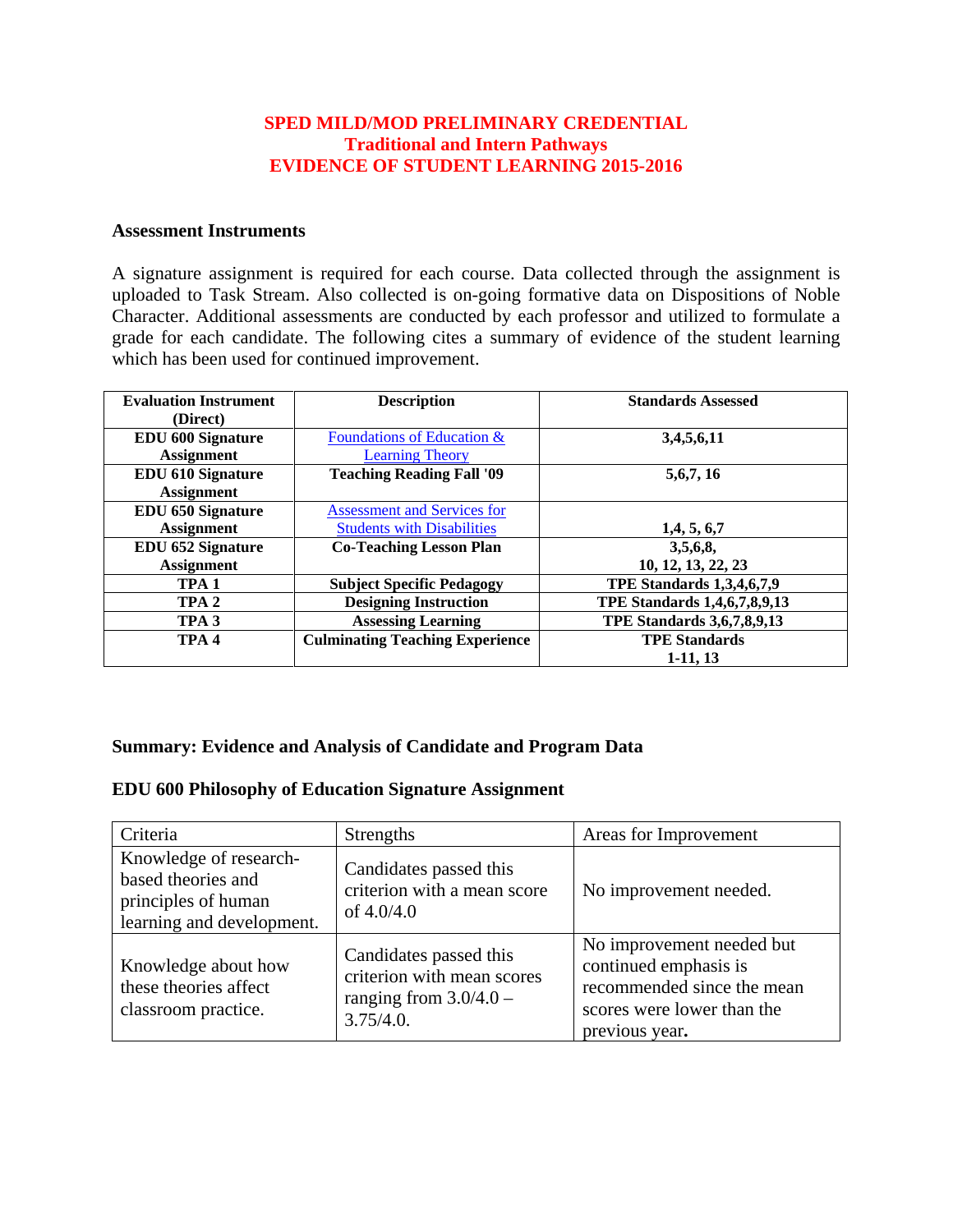| Reflection on how these<br>theories affect and resonate<br>with candidates' beliefs.      | Candidates passed this<br>criterion with mean scores<br>ranging from $3.0/4.0$ -<br>$3.95/4.0$ . | No improvement needed but<br>continued emphasis<br>recommended since the mean<br>scores were lower than the<br>previous year. |
|-------------------------------------------------------------------------------------------|--------------------------------------------------------------------------------------------------|-------------------------------------------------------------------------------------------------------------------------------|
| Presentation is<br>grammatically correct,<br>spelling is correct, layout is<br>organized. | Candidates passed this<br>criterion with mean scores<br>ranging from $3.90/4.0 -$<br>4.0/4.0.    | No improvement needed.                                                                                                        |

# **EDU 610 Methods of Teaching Reading and Writing signature assignment**

| Criteria                                                                         | <b>Strengths</b>                                                                               | Areas for Improvement                                                                                                          |
|----------------------------------------------------------------------------------|------------------------------------------------------------------------------------------------|--------------------------------------------------------------------------------------------------------------------------------|
| Data collection through<br>anecdotal observation and<br>student conferences.     | Candidates passed this<br>criterion with mean scores<br>ranging from $3.0/4.0$ -<br>3.9/4.0.   | No improvement needed with<br>continued emphasis<br>recommended since the mean<br>scores were lower than the<br>previous year. |
| Data collection to<br>determine student language<br>abilities and special needs. | Candidates passed this<br>criterion with mean scores<br>ranging from $3.25/4.0 -$<br>3.75/4.0. | No improvement needed with<br>continued emphasis<br>recommended.                                                               |
| Data collection through<br>administration of literacy<br>assessment instruments. | Candidates passed this<br>criterion with mean scores<br>ranging from $3.50/4.0$ -<br>4.0/4.0   | No improvement needed.                                                                                                         |
| Reflection on student<br>strengths and areas for<br>growth.                      | Candidates passed this<br>criterion with mean scores<br>ranging from $3.7/4.0 -$<br>3.9/4.0.   | No improvement needed.                                                                                                         |
| Setting learning goals or<br>next steps for student<br>growth.                   | Candidates passed this<br>criterion with mean scores<br>ranging from $3.6/4.0$ –<br>3.7/4.0.   | No improvement needed with<br>continued emphasis<br>recommended.                                                               |

# **EDU 650 Assessment and Services for Students with Disabilities signature assignment**

| Criteria | strengths | Areas for Improvement |
|----------|-----------|-----------------------|
|          |           |                       |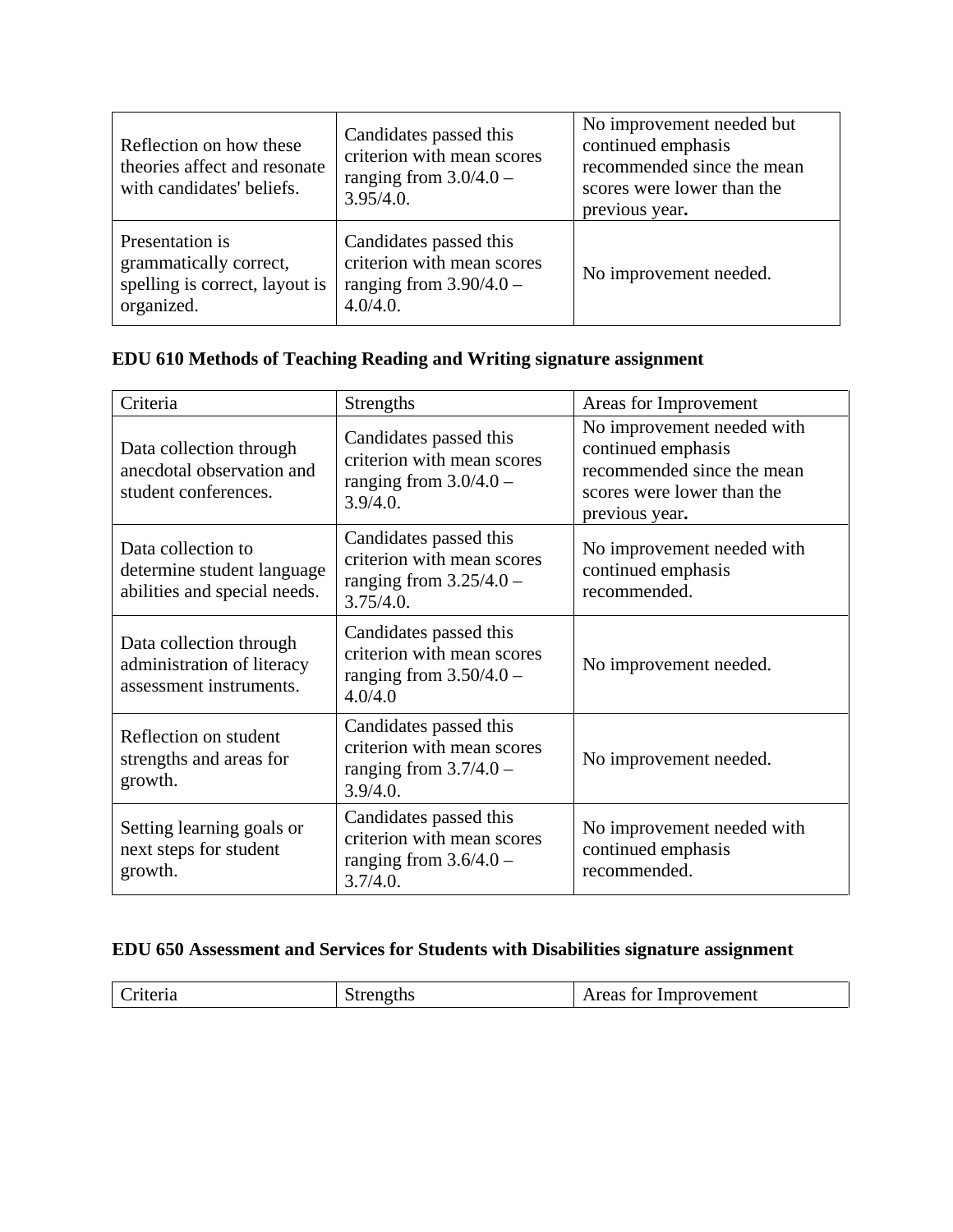| Ecological Inventory.                                                                                             | Candidates passed this<br>criterion with means scores<br>ranging from 3.5/4.0-4.0/4.0.       | No improvement needed with<br>continued emphasis<br>recommended.                                                                                                      |
|-------------------------------------------------------------------------------------------------------------------|----------------------------------------------------------------------------------------------|-----------------------------------------------------------------------------------------------------------------------------------------------------------------------|
| Target behavior interfering<br>with learning.                                                                     | Candidates passed this<br>criterion with mean scores<br>ranging from 2.9/4.0-4.0/4.0.        | The program director and faculty<br>need to review this signature<br>assignment to determine its<br>overall efficacy as part of changes<br>to the course and program. |
| Data collection of presence<br>and absence of behavior.                                                           | Candidates passed this<br>criterion with mean scores<br>ranging from $2.9/4.0 -$<br>4.0/4.0. | The program director and faculty<br>need to review this signature<br>assignment to determine its<br>overall efficacy as part of changes<br>to the course and program. |
| Functional analysis of data<br>with hypothesis and<br>rationale.                                                  | Candidates passed this<br>criterion with mean scores<br>ranging from 3.4/4.0-4.0/4.0.        | No improvement needed with<br>continued emphasis<br>recommended.                                                                                                      |
| Goal development: reduce<br>behavior interfering with<br>learning.                                                | Candidates passed this<br>criterion with mean scores<br>ranging from 2.8/4.0-4.0/4.0.        | The program director and faculty<br>need to review this signature<br>assignment to determine its<br>overall efficacy as part of changes<br>to the course and program. |
| Goal development: teach a<br>replacement behavior that<br>is socially acceptable and<br>leads to self-regulation. | Candidates passed this<br>criterion with mean scores<br>ranging from 2.8/4.0-4.0/4.0.        | The program director and faculty<br>need to review this signature<br>assignment to determine its<br>overall efficacy as part of changes<br>to the course and program. |
| Goal development: access<br>to an activity that enhances<br>the quality of one's life.                            | Candidates passed this<br>criterion with mean scores<br>ranging from 2.9/4.0-4.0/4.0.        | The program director and faculty<br>need to review this signature<br>assignment to determine its<br>overall efficacy as part of changes<br>to the course and program. |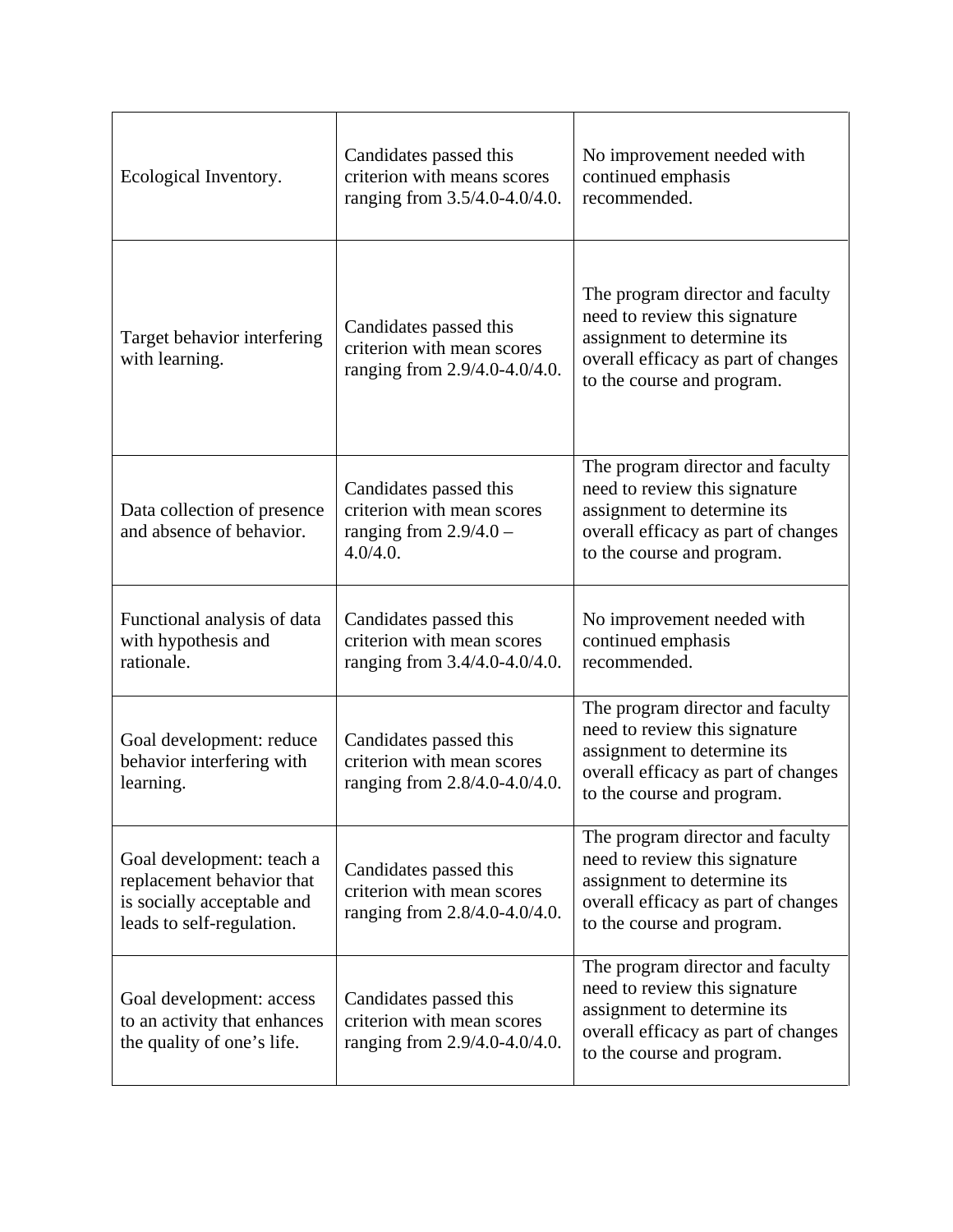| Reflection. | Candidates passed this<br>criterion with mean scores<br>ranging from 3.0/4.0-4.0/4.0. | The program director and faculty<br>need to review this signature<br>assignment to determine its<br>overall efficacy as part of changes<br>to the course and program. |
|-------------|---------------------------------------------------------------------------------------|-----------------------------------------------------------------------------------------------------------------------------------------------------------------------|
|-------------|---------------------------------------------------------------------------------------|-----------------------------------------------------------------------------------------------------------------------------------------------------------------------|

# **EDU 652 Consultation and Collaboration for IEPs signature assignment**

| Criteria                                                                                                                | <b>Strengths</b>                                                                      | Areas for Improvement                                                                                                            |
|-------------------------------------------------------------------------------------------------------------------------|---------------------------------------------------------------------------------------|----------------------------------------------------------------------------------------------------------------------------------|
| Common core standards<br>and lesson plan objectives.                                                                    | Candidates passed this<br>criterion with mean scores<br>ranging from 3.2/4.0-4.0/4.0. | No improvement needed but<br>continued emphasis<br>recommended.                                                                  |
| <b>Additional considerations</b><br>for students.                                                                       | Candidates passed this<br>criterion with mean scores<br>ranging from 3.2/4.0-3.8/4.0. | No improvement needed but<br>continued emphasis<br>recommended.                                                                  |
| Considerations for<br>enhancing, materials<br>(content) and assessment<br>(student product) with co-<br>teaching staff. | Candidates passed this<br>criterion with mean scores<br>ranging from 3.3/4.0-3.9/4.0. | No improvement needed but<br>continued emphasis<br>recommended.                                                                  |
| <b>Considerations</b> for<br>enhancing instruction<br>(process) with co-teaching<br>staff.                              | Candidates passed this<br>criterion with mean scores<br>ranging from 3.0/4.0-3.7/4.0. | No improvement needed but<br>continued emphasis is<br>recommended since the mean<br>scores were lower than the<br>previous year. |

# **CalTPA for Mild/ Moderate Education Specialist Candidates**

| Criteria | <b>Strengths</b>                                                                                                                                                                                         | Areas for Improvement                                                                                                                                                                                                                            |
|----------|----------------------------------------------------------------------------------------------------------------------------------------------------------------------------------------------------------|--------------------------------------------------------------------------------------------------------------------------------------------------------------------------------------------------------------------------------------------------|
| Task 1   | While most candidates are unfamiliar<br>with 'pedagogy' upon entering our<br>program, 100% of our candidates are<br>passing Task 1 by their second attempt<br>after typically taking just three classes. | Equipping candidates with<br>pedagogical approaches to making<br>adaptations will require an<br>adjustment of course content and<br>intentional modeling of these<br>approaches by the course<br>professors in the first three courses<br>taken. |